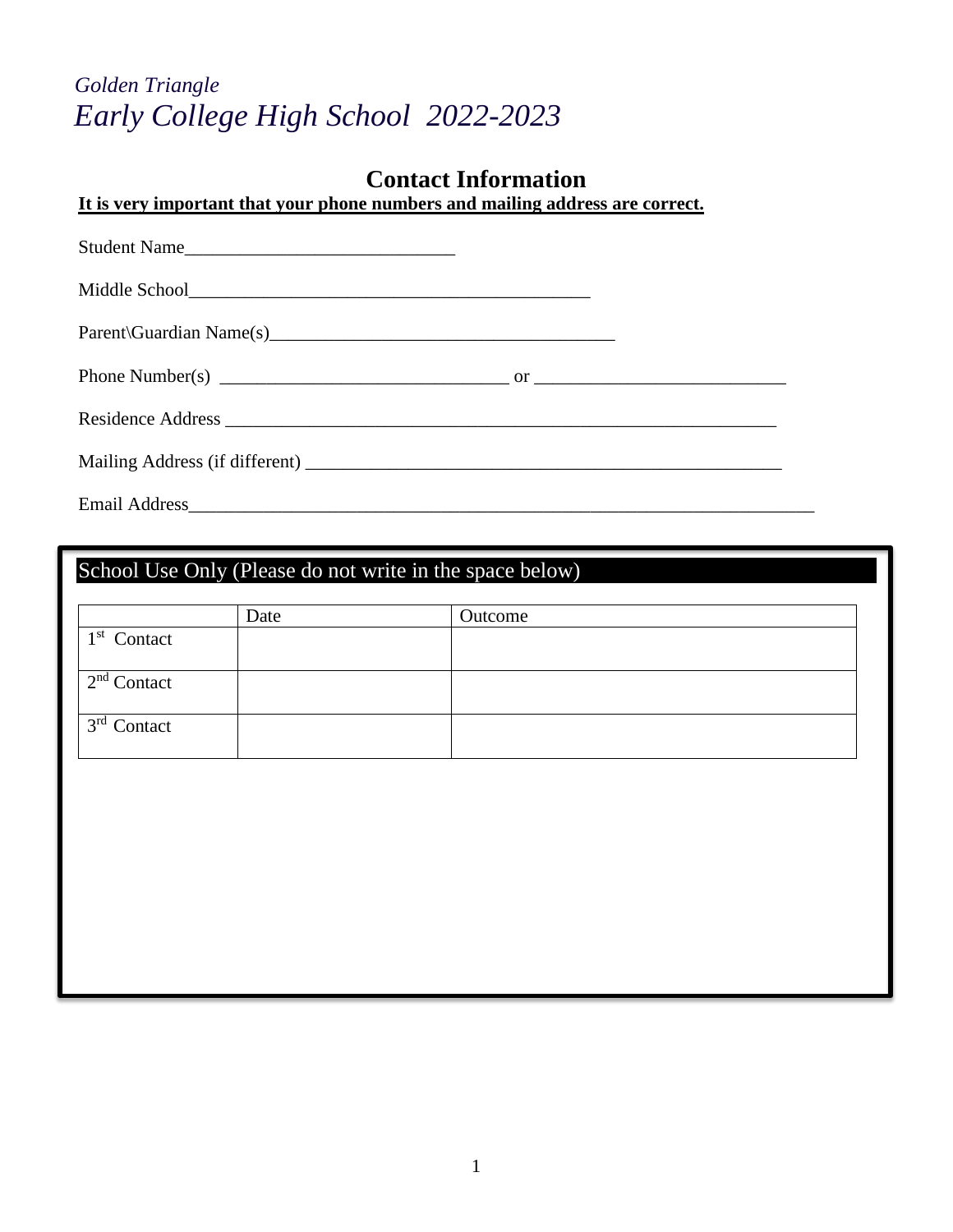# *Golden Triangle Early College High School*

## **2022-2023 Student Application Packet**

**Student Name: \_\_\_\_\_\_\_\_\_\_\_\_\_\_\_\_\_\_\_\_\_\_\_\_\_\_\_\_\_\_\_\_\_\_\_\_\_\_\_\_\_\_\_\_\_\_**

**□ Noxubee County School District**

**□ West Point Consolidated School District**

The goal of the Golden Triangle Early College High School (GTECHS) admissions process is to select and admit a diverse group of academically capable students who have a genuine interest in pursuing this unique and rigorous program focused on earning a high school diploma along with an associate's degree and/or career/technical certification. Each application and accompanying documentation will be reviewed by the admissions team. All students with complete applications will be considered and **the final selection will be made by a random lottery process.** Elements to be included in this application are as follows:

| <b>Academic Potential:</b> | Grades, MCT2 or other state test scores and other academic indicators                                                             |
|----------------------------|-----------------------------------------------------------------------------------------------------------------------------------|
| <b>References:</b>         | Two from current teachers who have the ability to evaluate the student's potential for success                                    |
| Application:               | Well-written, thoughtful responses provided by the student and parents/guardians                                                  |
| <b>Characteristics:</b>    | Intellectual curiosity, self-motivation, maturity, self-discipline, and the desire for a non-traditional<br>high school setting   |
| <b>Due Date:</b>           | <b>March 4, 2022</b>                                                                                                              |
|                            | Completed Applications may be mailed via certified mail to:<br><b>GTECHS</b><br>P.O. Box 100<br>Mayhew, MS 39753                  |
|                            | <b>OR</b>                                                                                                                         |
|                            | Delivered to the GTECHS Office located in the EMCC Douglas Building, Room 118 between the<br>hours of $8:00$ a.m. and $3:00$ p.m. |

All applications will be evaluated. Class members will be notified **by mail** after the lottery is conducted. If your mailing address is incorrect you will not receive important selection information and risk missing enrollment deadlines. **Applications postmarked or delivered after March 4, 2022 will not be considered.**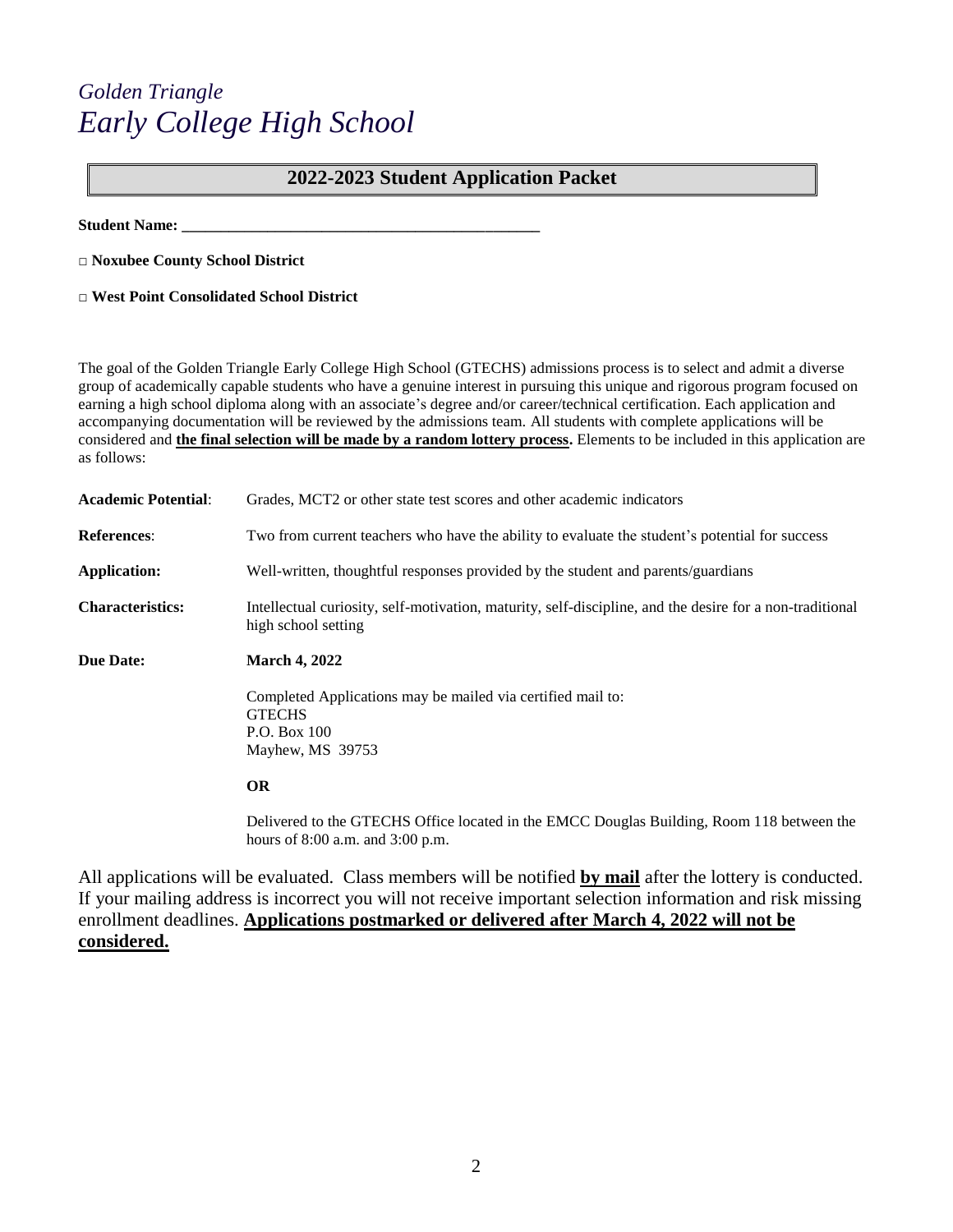## Helpful Tips and Instructions for Completing the Application

We're so excited that you are interested in GTECHS! Completion of the application is the first step to participating in an exciting high school experience.

## **The following checklist will help guide you through this process.**

- Read the entire application **before** completing any information.
- Complete the application in either blue or black ink.
	- o Two recommendations from current teachers (Part E) are needed as part of your application packet. These forms must be returned to you in a **sealed envelope** with the signature of the person completing the recommendation written across the seal.
	- o Have your school's Guidance Counselor complete Part D of your application. This form must be returned to you in a **sealed envelope** with the signature of the person completing the recommendation written across the seal.
- Write a draft of your Section C **Student Written Reponses** on a separate sheet of paper and proofread it carefully before writing your final copy on the application.
- Ask your **parent or legal guardian** to complete Part B Parent Information.
- Remember to **sign** your part of the application.
- Make certain that your **parent or legal guardian** signs in the parent section of the application.
- When all pages of your application are completed, and you have received the completed teacher recommendation forms, **return your completed application packet to GTECHS no later than March 4, 2022. Incomplete applications and/or late applications will not be reviewed for admission to Golden Triangle Early College High School.**
- Do not wait until the last minute to complete your application.
- All applicants will receive a letter stating his/her application status and instructions (if he/she has been accepted). We must have your correct mailing address.
- If you have any questions, please feel free to contact the GTECHS office at 662-243-1770.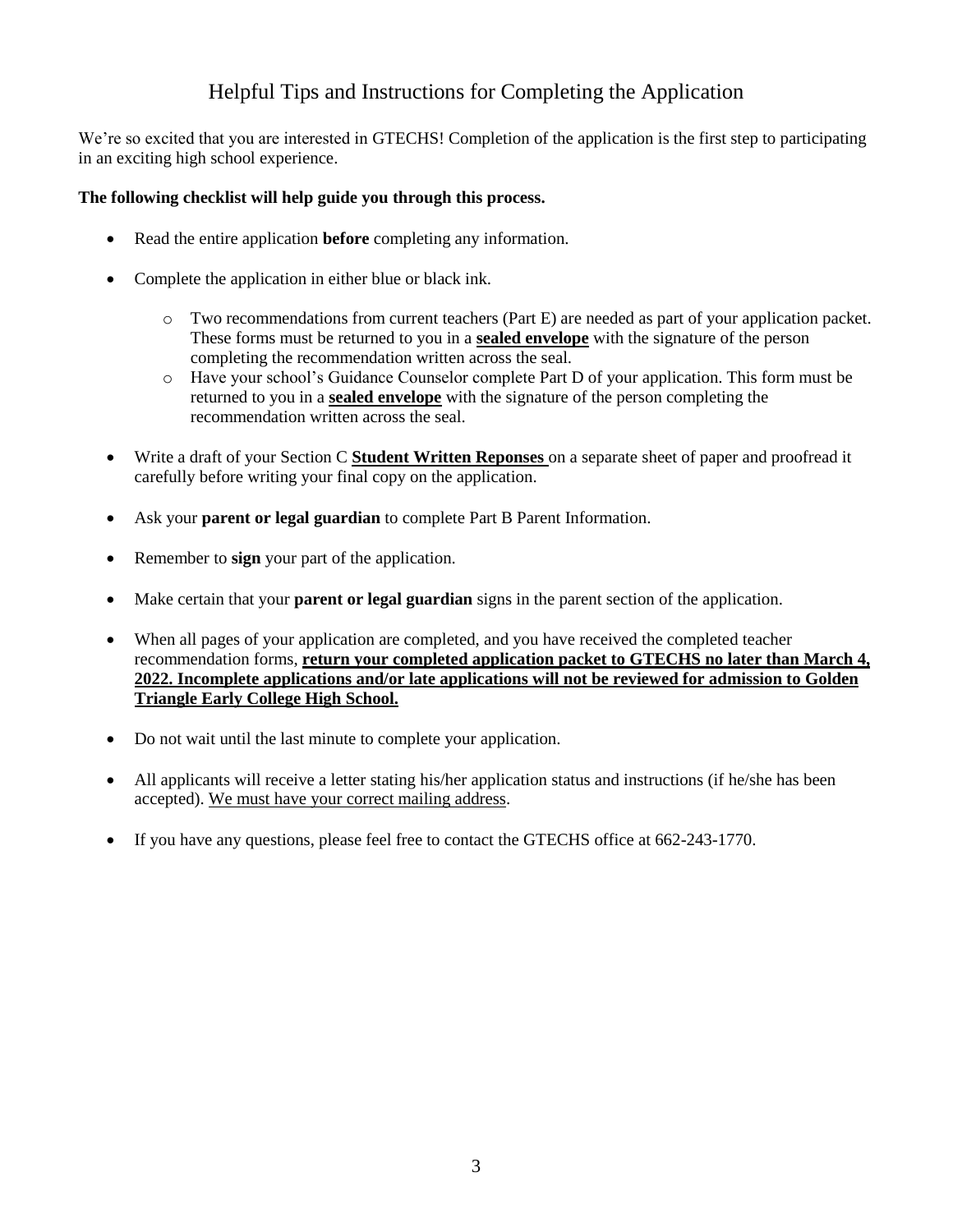## Golden Triangle Early College High School Student Application

**Part A: Personal Information HANDWRITTEN BY STUDENT** 

|                                                                                             | Last                                                                                                                                                                                                                                 | First                                                                                                                      |                                                    | Middle                                                |                                                    |                |
|---------------------------------------------------------------------------------------------|--------------------------------------------------------------------------------------------------------------------------------------------------------------------------------------------------------------------------------------|----------------------------------------------------------------------------------------------------------------------------|----------------------------------------------------|-------------------------------------------------------|----------------------------------------------------|----------------|
| Gender:<br><b>School District</b><br>of Residence:                                          | $\Box M \Box F$                                                                                                                                                                                                                      |                                                                                                                            | Date of Birth:<br><b>Current Middle</b><br>School: |                                                       | <u> 1989 - John Stein, Amerikaansk politiker (</u> |                |
| Home Phone:                                                                                 |                                                                                                                                                                                                                                      |                                                                                                                            | Home High School:                                  |                                                       |                                                    |                |
| <b>SSN</b><br>Mailing<br>Address:<br>Residence Address (if<br>different):                   | <u> 1980 - Jan James Harry Harry Harry Harry Harry Harry Harry Harry Harry Harry Harry Harry Harry Harry Harry Harry Harry Harry Harry Harry Harry Harry Harry Harry Harry Harry Harry Harry Harry Harry Harry Harry Harry Harry</u> | <u> 1989 - Johann Stoff, amerikansk politiker (d. 1989)</u>                                                                |                                                    |                                                       |                                                    |                |
| City/State/Zip:                                                                             |                                                                                                                                                                                                                                      | <u> 1989 - Johann Barbara, martin amerikan basal dan berasal dan berasal dalam basal dan berasal dan berasal dan</u>       |                                                    |                                                       |                                                    |                |
|                                                                                             |                                                                                                                                                                                                                                      | MSIS Number (can be found on MCT2 score reports) ________________________________                                          |                                                    |                                                       |                                                    |                |
| Student's 1 <sup>st</sup> Language:<br>Country of Birth:<br>Parents' Language(s):<br>Check: | Number of People Living in Home: _____<br>$\Box$ Mother<br>$\Box$ Father                                                                                                                                                             | $\Box$ Brothers                                                                                                            | $\Box$ Sisters                                     |                                                       |                                                    |                |
| Others living in home:                                                                      |                                                                                                                                                                                                                                      |                                                                                                                            |                                                    |                                                       |                                                    |                |
| <b>Family Income:</b>                                                                       |                                                                                                                                                                                                                                      |                                                                                                                            |                                                    |                                                       |                                                    |                |
| □                                                                                           | Less than $$15,000$                                                                                                                                                                                                                  | Indicate your family's total yearly income level by checking the appropriate box<br>$\Box$ \$27,000 - \$32,999             |                                                    | $\Box$ \$45,000 - \$50,999                            |                                                    |                |
| □<br>$\Box$                                                                                 | $$15,000 - $20,999$<br>$$21,000 - $26,999$                                                                                                                                                                                           | $\Box$ \$33,000 - \$38,999<br>$\Box$ \$39,000 - \$44,999                                                                   |                                                    | $\Box$ \$51,000 - \$56,999<br>$\Box$ \$57,000 or more |                                                    |                |
|                                                                                             |                                                                                                                                                                                                                                      | I have a sibling living in my household who is also applying to GTECHS this year. YES<br>If yes, name of sibling applicant |                                                    |                                                       |                                                    | N <sub>O</sub> |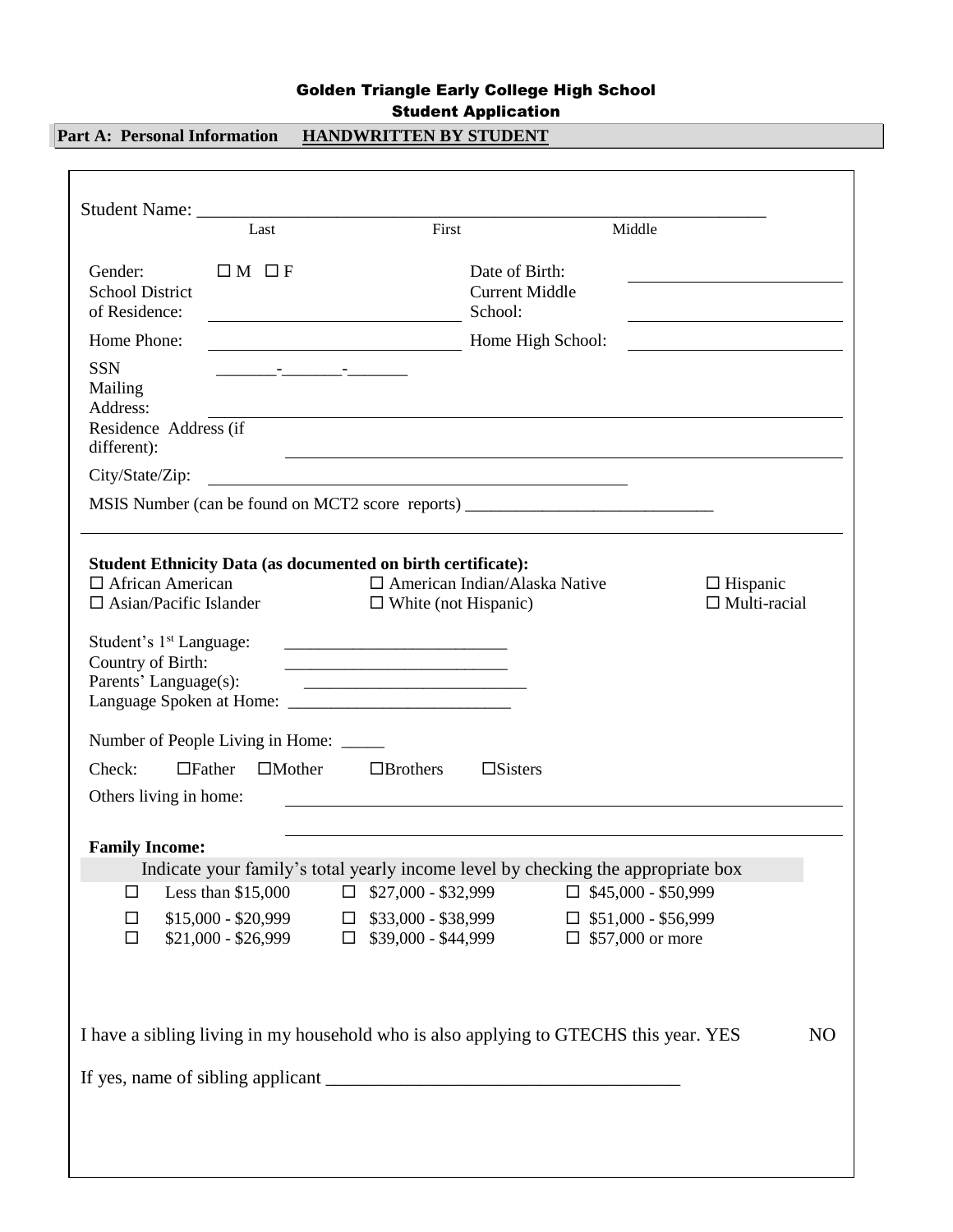## **Part B: Parent Information TO BE COMPLETED IN INK BY PARENT/GUARDIAN**

| <b>Father or Male Guardian:</b>                                                                               |                                       |                    |
|---------------------------------------------------------------------------------------------------------------|---------------------------------------|--------------------|
|                                                                                                               |                                       |                    |
|                                                                                                               |                                       |                    |
|                                                                                                               |                                       |                    |
|                                                                                                               |                                       |                    |
|                                                                                                               |                                       |                    |
|                                                                                                               |                                       |                    |
|                                                                                                               |                                       |                    |
| <b>Mother or Female Guardian:</b>                                                                             |                                       |                    |
|                                                                                                               |                                       |                    |
|                                                                                                               |                                       |                    |
|                                                                                                               |                                       |                    |
|                                                                                                               |                                       |                    |
|                                                                                                               |                                       |                    |
|                                                                                                               |                                       |                    |
|                                                                                                               |                                       |                    |
| <b>Parent/Guardian Education Level Completed:</b>                                                             |                                       |                    |
| Father/<br>Mother/                                                                                            |                                       |                    |
| Guardian<br>Guardian                                                                                          |                                       | <b>School Name</b> |
| $\Box$<br>ш                                                                                                   | Less than High School Diploma         |                    |
| High School Diploma<br>□<br>$\Box$                                                                            |                                       |                    |
| $\Box$<br>Some College<br>□                                                                                   |                                       |                    |
| П<br>ΙI                                                                                                       | 2-year Associate's Degree (Completed) |                    |
| □<br>$\Box$                                                                                                   | 4-year Bachelor's degree (Completed)  |                    |
| <b>Graduate Degree</b><br>□<br>□                                                                              |                                       |                    |
|                                                                                                               |                                       |                    |
| If you received a degree, please list the type of degree below: (BS, BA, AA, etc.)<br><b>Father/Guardian:</b> |                                       |                    |

**Mother/Guardian:**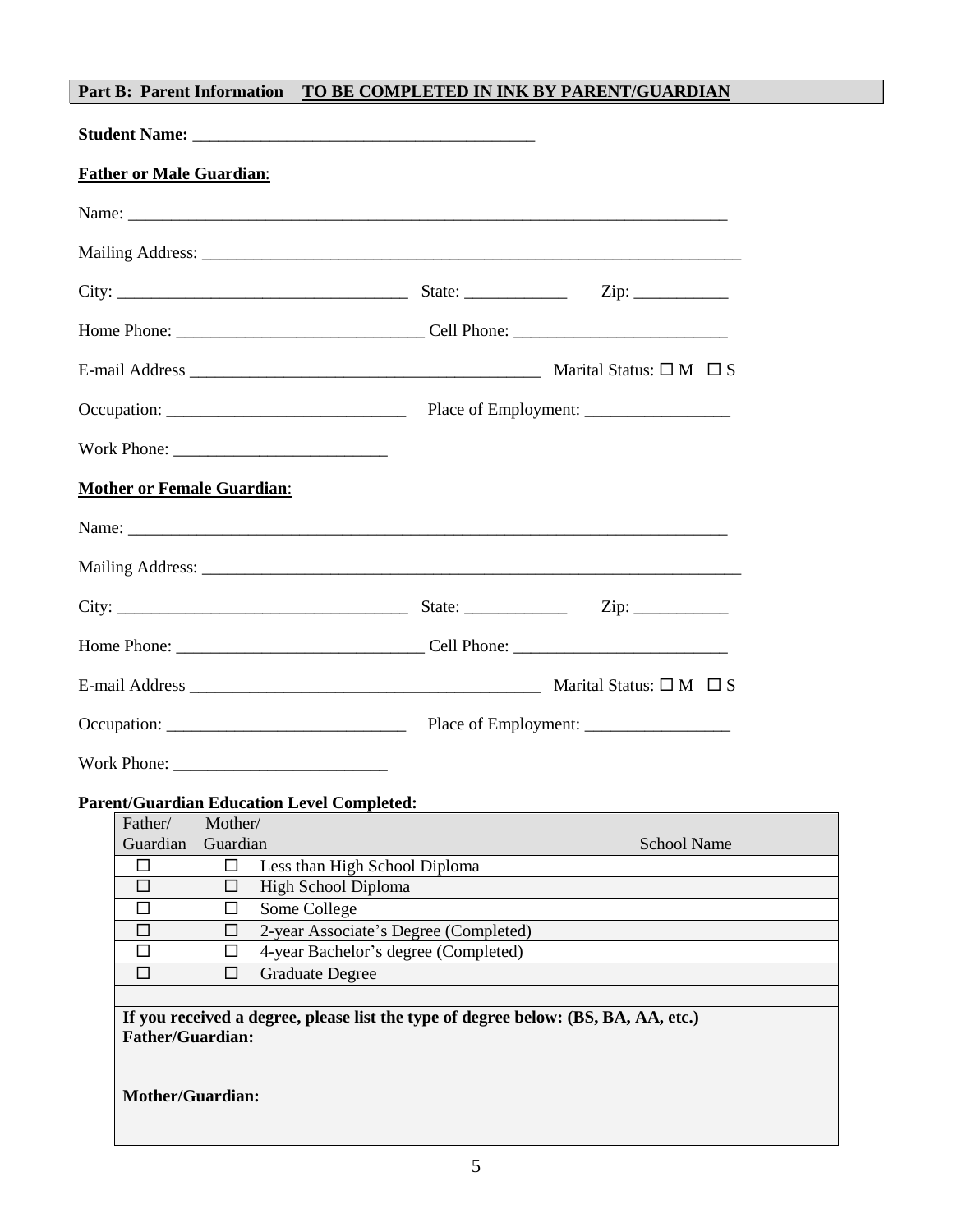### **Part B: Parent Information – continued.**

#### **Parent – Please answer the following questions:**

1. What are your child's strengths and weaknesses? These can be academic, personal, or social.

2. Classroom instruction at GTECHS may be very different than what your child has experienced in the past. Students are held accountable for their own work but are often expected to work collaboratively with their peers. Initially, some students struggle with this shift in responsibility. How will you support your child as he/she make this transition?

**3.** Positive interactions with adults and peers are vital to student success at GTECHS. How do you plan to work with your child and the staff at GTECHS to promote respect in all situations?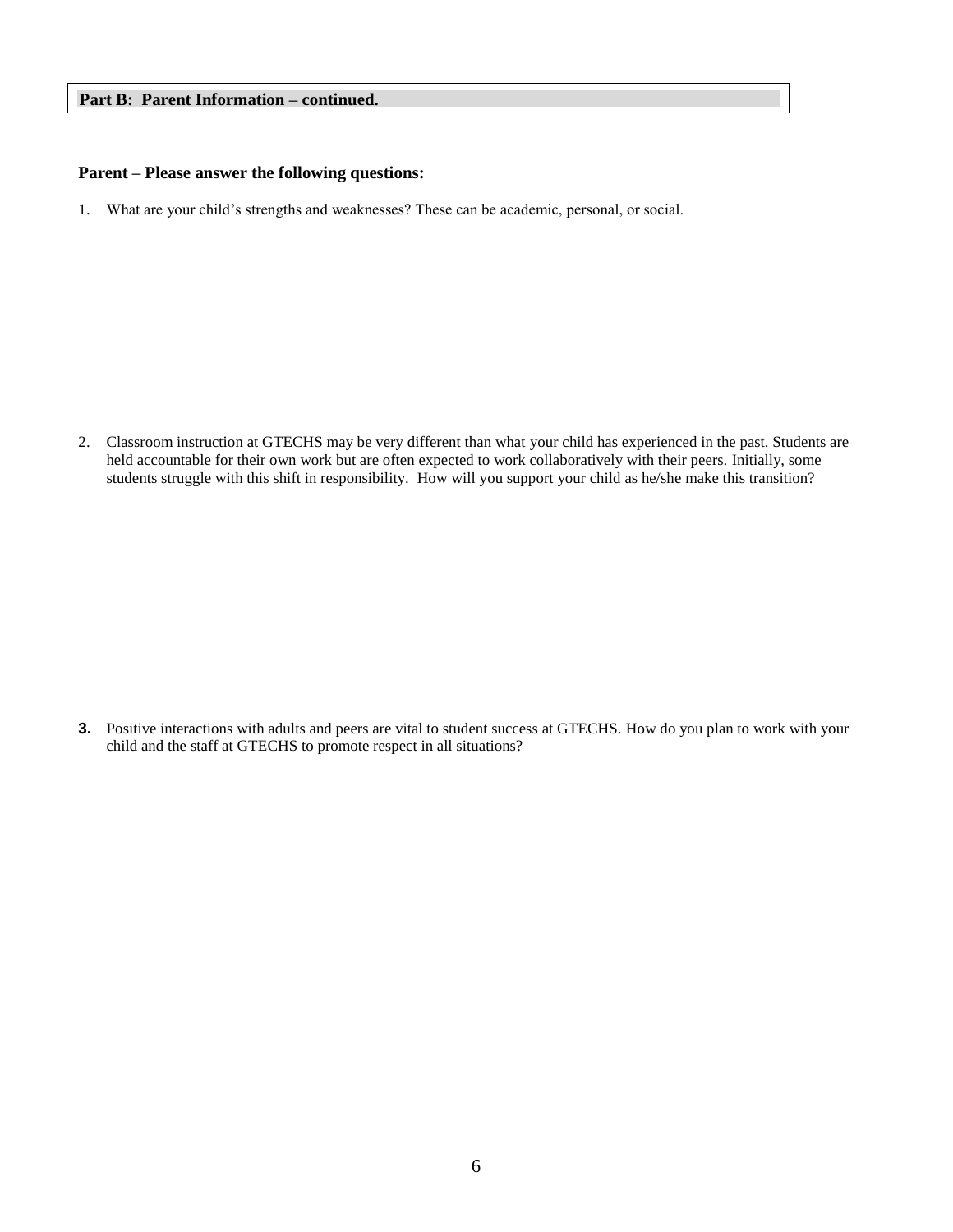### **Part B: Parent Information – continued.**

4. If selected to attend GTECHS, it is understood that college courses are conducted by EMCC faculty members. Because of this, EMCC has their own set of guidelines pertaining to attendance, grades, and behavior that may differ from those at GTECHS; and it is the expectation that students, not parents, communicate with the EMCC faculty when questions arise. How do you plan to assist your child in advocating for himself/herself so that he/she can be successful in his/her college coursework?

5. The GTECHS calendar will not fully align with the calendars of any of our participating districts. What is your plan to ensure that your child attends school on days when a bus from your district is not running?

Sign below stating that you have read and understand the following:

- **1. I will support my child in completing the college preparatory course of study.**
- **2. I understand that GTECHS is a 4 year commitment. If selected, students are expected to remain at GTECHS for all 4 years of high school.**
- **3. He/She will maintain high academic, attendance and behavioral standards.**
- **4. I understand that my child may need to devote a minimum of (2) hours each evening to completing assignments and to studying and that those hours will increase as college coursework increases.**
- **5. I understand that there are no athletic, band, or ROTC programs at GTECHS; however, students will have access to clubs, student organizations, and service learning opportunities. It is allowable for GTECHS students to participate in activities in their home districts provided they do not interfere with the GTECHS school day.**
- **6. I understand that GTECHS will operate on a school calendar that is different from the Noxubee County and West Point Consolidated school districts. This means that there will be a few days each year in which I must provide transportation for my child.**
- **7. I understand that he/she will be afforded an opportunity to complete the Golden Triangle Early College High School and East Mississippi Community College requirements, earning both a high school diploma and a twoyear associate's degree, industry certification, or transferable college credit.**
- **8. I understand that he/she must comply with Golden Triangle Early College and East Mississippi Community College discipline and attendance policies at all times.**
- **9. I understand that EMCC and GTECHS are separate entities. Students, not parents, are expected to communicate with EMCC instructors when questions arise about their college classes.**
- **10. I understand that if my child does not make adequate academic progress, has poor attendance or has poor behavior he/she may be asked to leave GTECHS and be referred back to his/her traditional high school.**
- **11. I hereby request that all school data in support of my child's application to the Golden Triangle Early College High School Program be at the disposal of GTECHS officials. I understand that the purpose of the recommendation being placed in this applicant's file is to assist in making admission decisions; therefore, pursuant to the Family Education and Privacy Act of 1974, I, the undersigned parent, waive access to confidential recommendations.**

*I have read and understand the above statements.*

Parent/Guardian Signatures:

| ____________ | -<br>______________ |
|--------------|---------------------|
|              |                     |
|              | ______________      |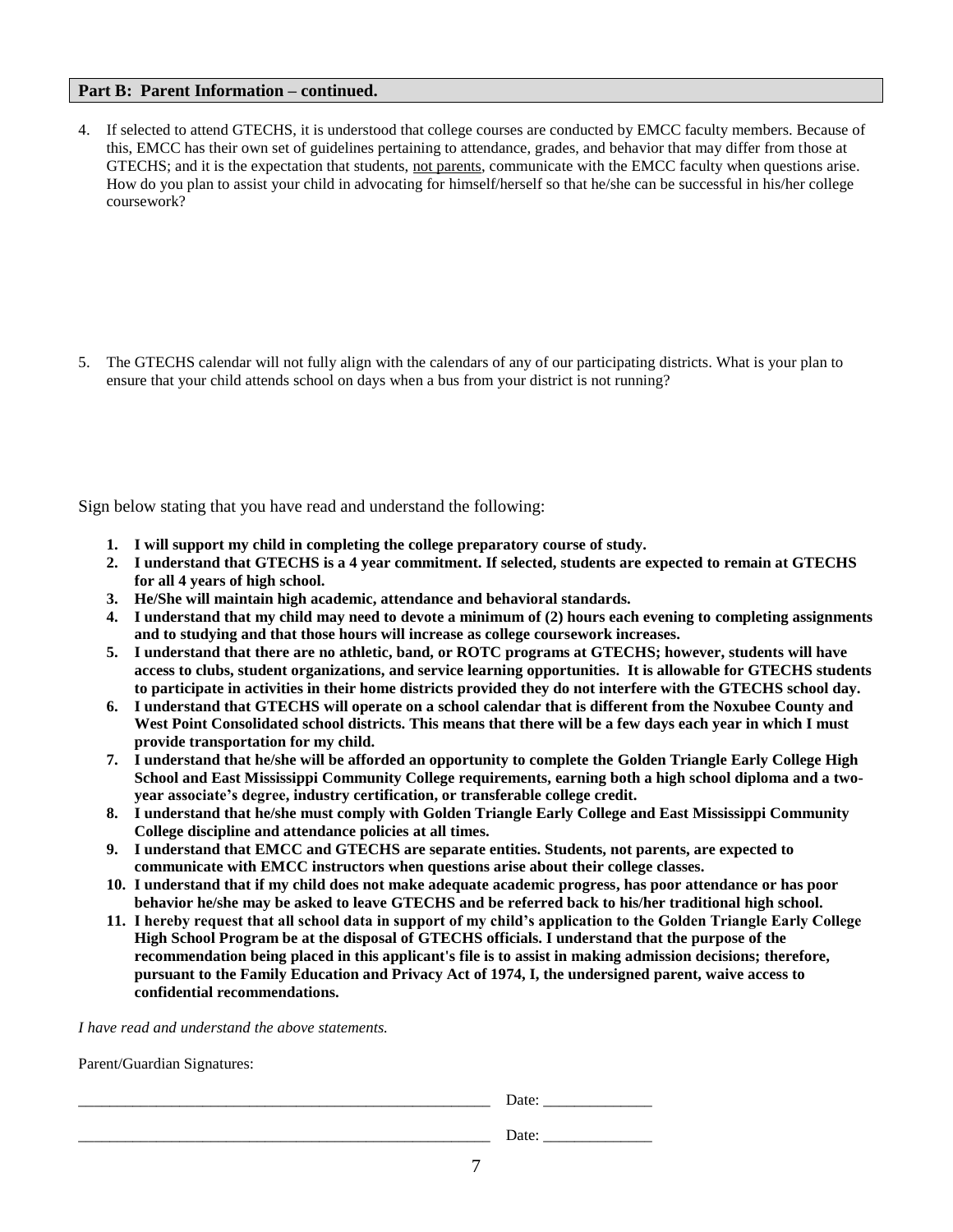### **Part C: Student Written Response Form TO BE HANDWRITTEN IN INK BY STUDENT**

### Student Name: \_\_\_\_

We are interested in learning more about you and why you want to attend GTECHS. In your own handwriting and words, respond to these questions.

1. What aspect of attending GTECHS most appeals to you? How do you feel your enrollment at GTECHS will contribute to your success as a student?

2. Describe a situation when you collaborated with others to complete a project or an assignment. Describe your role in the collaboration.

3. Describe a time when you took a big risk. Tell why it was risky and what you learned about yourself.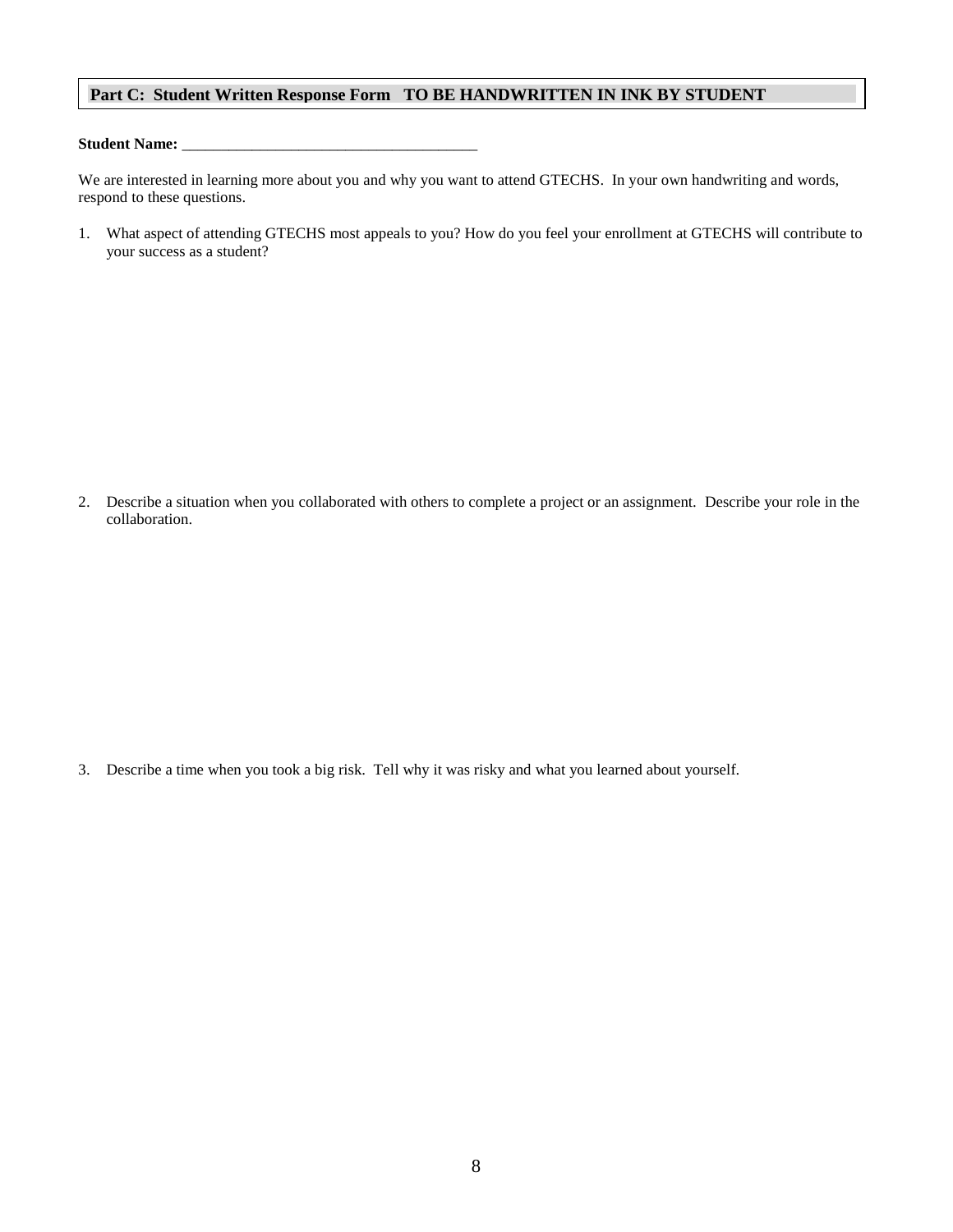4. GTECHS is a school where students are challenged academically through rigorous high school courses and college courses. We are also in a small school setting where relationships are important. What characteristics do you have that will help you to be successful at our school?

5. What are your expectations for your high school experience at GTECHS?

Sign below stating that you have read and understand the following:

- **1. I understand that GTECHS is a 4 year commitment. If selected, students are expected to remain at GTECHS for all 4 years of high school.**
- **2. I will maintain high academic, attendance and behavioral standards.**
- **3. I understand that I may need to devote a minimum of (2) hours each evening to completing assignments and to studying and that those hours will increase as college coursework increases.**
- **4. I understand that there are no athletic, band, or ROTC programs at GTECHS; however, students will have access to clubs, student organizations, and service learning opportunities. It is allowable for GTECHS students to participate in activities in their home districts provided they do not interfere with the GTECHS school day.**
- **5. I understand that GTECHS will operate on a school calendar that is different from the Noxubee County and**  West Point Consolidated school districts. This means that there will be a few days each year in which I must **have transportation to and from school.**
- **6. I understand that I will be afforded an opportunity to complete the Golden Triangle Early College High School and East Mississippi Community College requirements, earning both a high school diploma and a two-year associate's degree, industry certification, or transferable college credit.**
- **7. I understand that I must comply with Golden Triangle Early College and East Mississippi Community College discipline and attendance policies at all times.**
- **8. I understand that EMCC and GTECHS are separate entities. Students, not parents, are expected to communicate with EMCC instructors when questions arise about their college classes.**
- **9. I understand that if I do not make adequate academic progress, have poor attendance or have poor behavior I may be asked to leave GTECHS and be referred back to my traditional high school.**

*I have read and understand the above statements.*

Student Signature:

Date:\_\_\_\_\_\_\_\_\_\_\_\_\_\_\_\_\_\_\_\_\_\_\_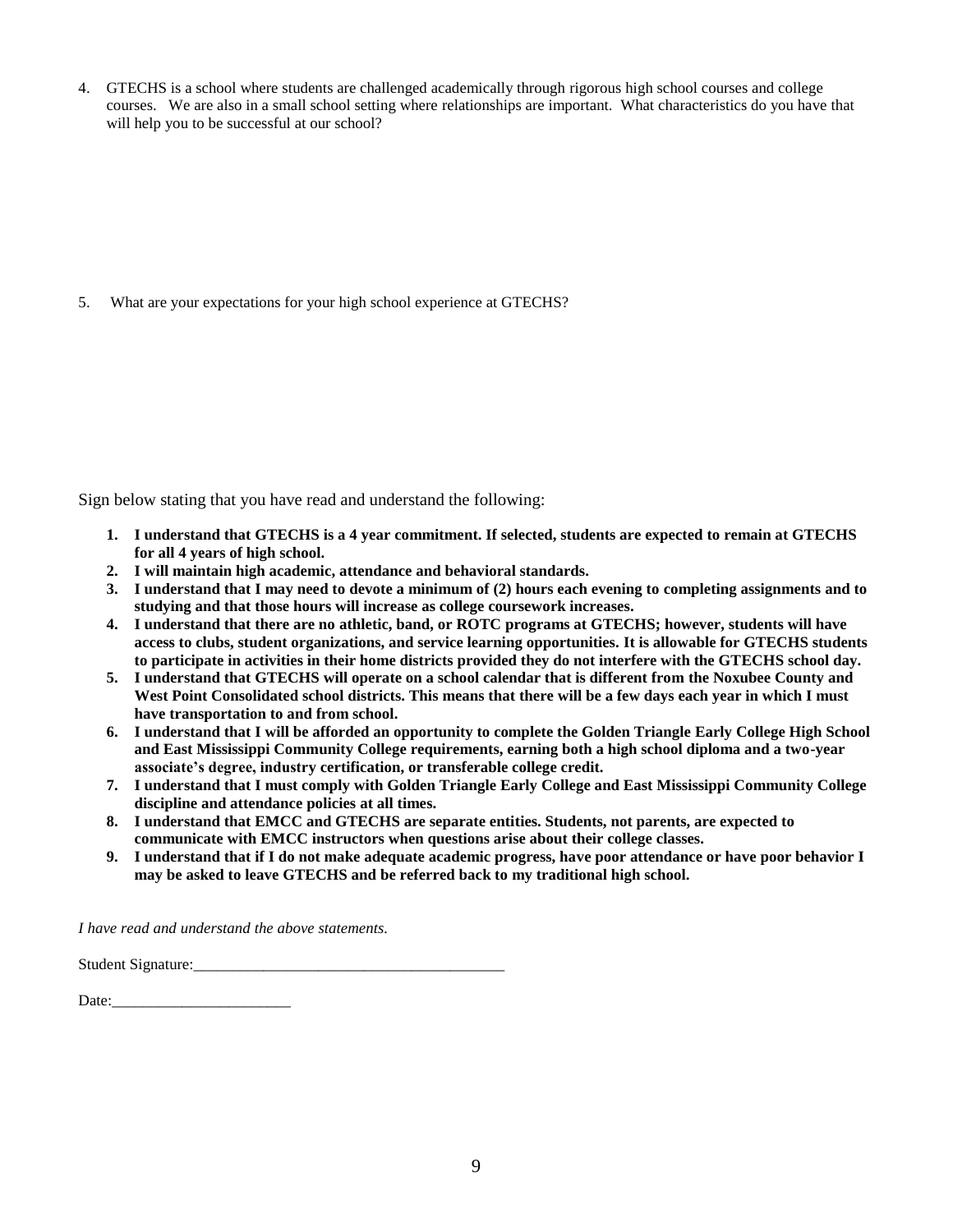| TO BE COMPLETED BY SCHOOL COUNSELOR This form must be<br>Part D: Academic Information<br>returned to the applicant in a <b>sealed envelope</b> with the signature of the person completing the<br>recommendation written across the seal.                                                                        |
|------------------------------------------------------------------------------------------------------------------------------------------------------------------------------------------------------------------------------------------------------------------------------------------------------------------|
|                                                                                                                                                                                                                                                                                                                  |
|                                                                                                                                                                                                                                                                                                                  |
|                                                                                                                                                                                                                                                                                                                  |
| 1. Special Education / Section 504 Information (Check all that apply)                                                                                                                                                                                                                                            |
| $\Box$ Not Identified (No IEP / No Section 504 plan /No ESL, services or modifications)                                                                                                                                                                                                                          |
| $\Box$ iep                                                                                                                                                                                                                                                                                                       |
|                                                                                                                                                                                                                                                                                                                  |
|                                                                                                                                                                                                                                                                                                                  |
| $\Box$ Section 504 Plan                                                                                                                                                                                                                                                                                          |
|                                                                                                                                                                                                                                                                                                                  |
| $\Box$ esl                                                                                                                                                                                                                                                                                                       |
| Please describe any special circumstances or any additional information you would like for us to have regarding this<br>2.<br>student applicant - include Tier information if applicable:                                                                                                                        |
| I have verified with my District SPED Director that this information is correct to the best of my knowledge.                                                                                                                                                                                                     |
|                                                                                                                                                                                                                                                                                                                  |
|                                                                                                                                                                                                                                                                                                                  |
| Please include a copy of the following:<br>$\Box$ Final report card $7th$ grade<br>□Mid-term 8 <sup>th</sup> grade report card<br>□Last two years of MCT2 or other state test results<br>$\square$ STAR/MAP/other achievement testing results, if applicable<br><b>Discipline Summary</b><br>□Attendance Summary |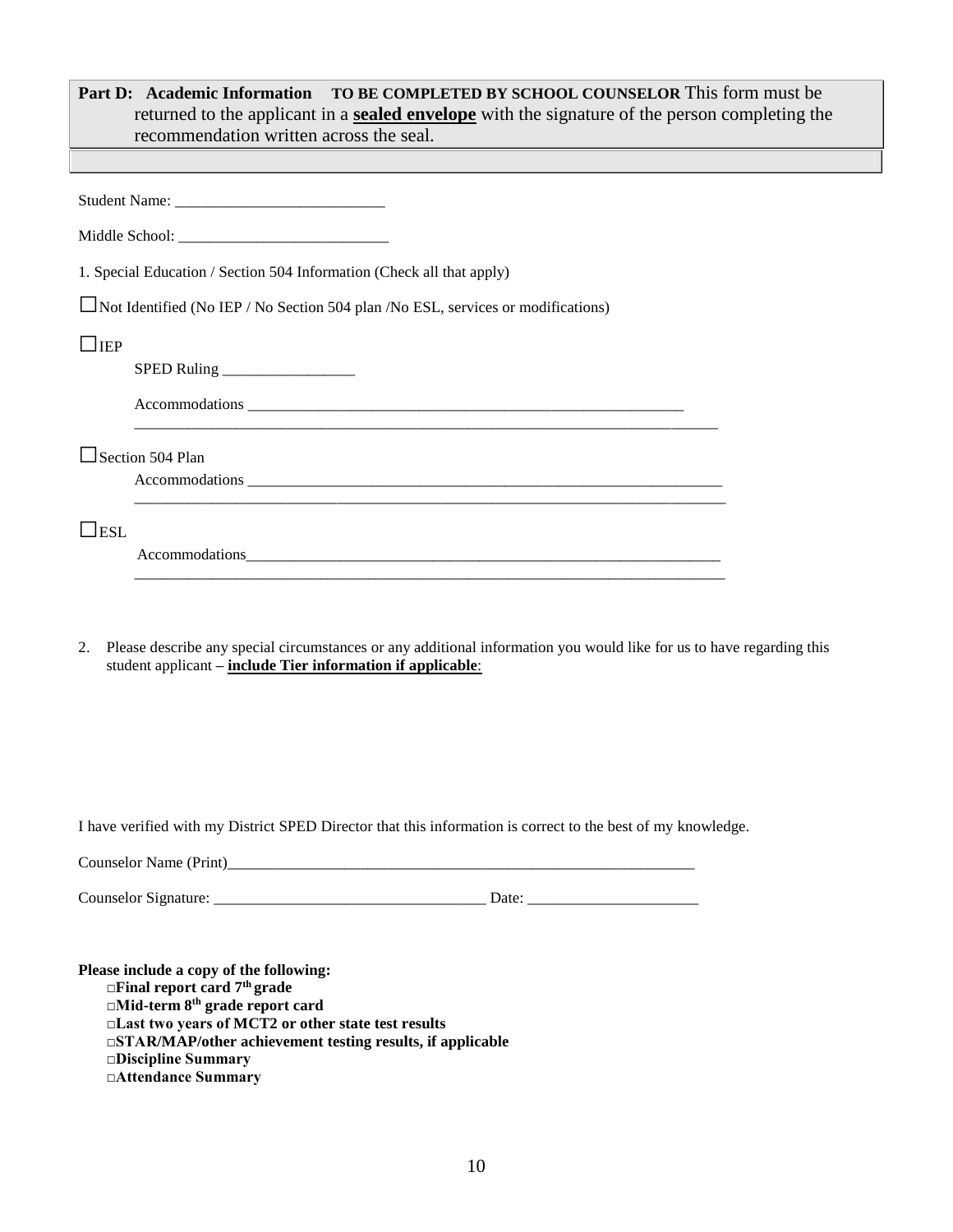**Part E: To be completed by a current teacher** This form must be returned to the applicant in a **sealed envelope** with the signature of the person completing the recommendation written across the seal.

Student Applicant: \_\_\_\_\_\_\_\_\_\_\_\_\_\_\_\_\_\_\_\_\_\_\_\_\_\_\_\_\_\_\_\_\_\_\_\_\_\_\_\_\_

Current School: \_\_\_\_\_\_\_\_\_\_\_\_\_\_\_\_\_\_\_\_\_\_\_\_\_\_\_\_\_\_\_\_\_\_\_\_\_\_\_\_\_\_\_

How long have you known this applicant? \_\_\_\_\_\_\_\_\_\_\_\_\_\_\_\_\_\_\_\_\_\_\_\_\_\_\_\_\_\_\_\_\_\_\_\_

How well do you know this applicant? \_\_\_\_\_\_\_\_\_\_\_\_\_\_\_\_\_\_\_\_\_\_\_\_\_\_\_\_\_\_\_\_\_\_\_\_\_\_\_

Please evaluate the applicant on the following characteristics:

|                  | <b>Occasionally</b> | Rarely               | <b>Cannot Evaluate</b> |
|------------------|---------------------|----------------------|------------------------|
|                  |                     |                      |                        |
|                  |                     |                      |                        |
|                  |                     |                      |                        |
|                  |                     |                      |                        |
|                  |                     |                      |                        |
|                  |                     |                      |                        |
|                  |                     |                      |                        |
|                  |                     |                      |                        |
|                  |                     |                      |                        |
|                  |                     |                      |                        |
| <b>Excellent</b> | Average             | <b>Below Average</b> | <b>Cannot Evaluate</b> |
|                  |                     |                      |                        |
|                  |                     |                      |                        |
|                  |                     |                      |                        |
|                  |                     |                      |                        |
|                  |                     |                      |                        |
|                  |                     |                      |                        |
|                  |                     |                      |                        |
|                  |                     |                      |                        |
|                  |                     |                      |                        |
|                  |                     |                      |                        |

Lower and Highly Recommend **Example 2014** Recommendation with reservation

Recommend **Example 2** Cannot Recommend **Cannot** Recommend

Additional information:

| Name: (print) | Subject taught to applicant |
|---------------|-----------------------------|
| Signature     | Date <sup>-</sup>           |